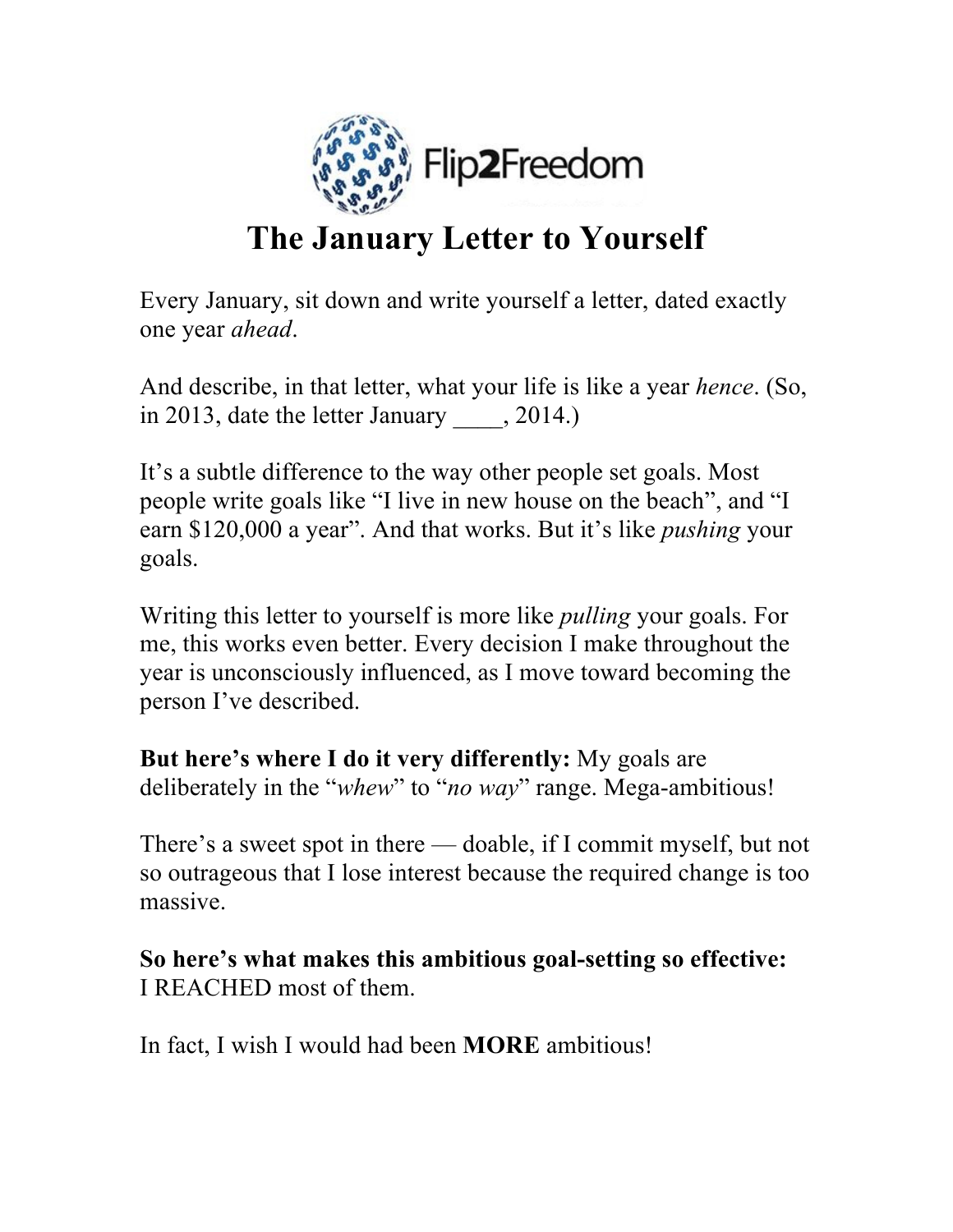There's a ton of psychology at work there. The person I describe a year away often resembles a stud, lol. I'm looking at last year's letter and I remember thinking, "I have no idea **HOW** this will happen" when I wrote it, and the amazing thing is I exceed my goals and had my *best year ever*.

And — here's the thing— I would NOT have had such a great year, if I wasn't being *pulled ahead* by that letter.

There were numerous small and grand decisions I made that would have gone another way without the influence of what I wrote in my January letter.

Now, I realized that trying to be perfect was a sure way to *sabotage* any goal I set. Perfectionists rarely attain anything, because they get hung up on the first detail that doesn't go right.

All right, here are the areas of life you can write your letter about. The more descriptive the better and don't get caught up on HOW it's going to happen.